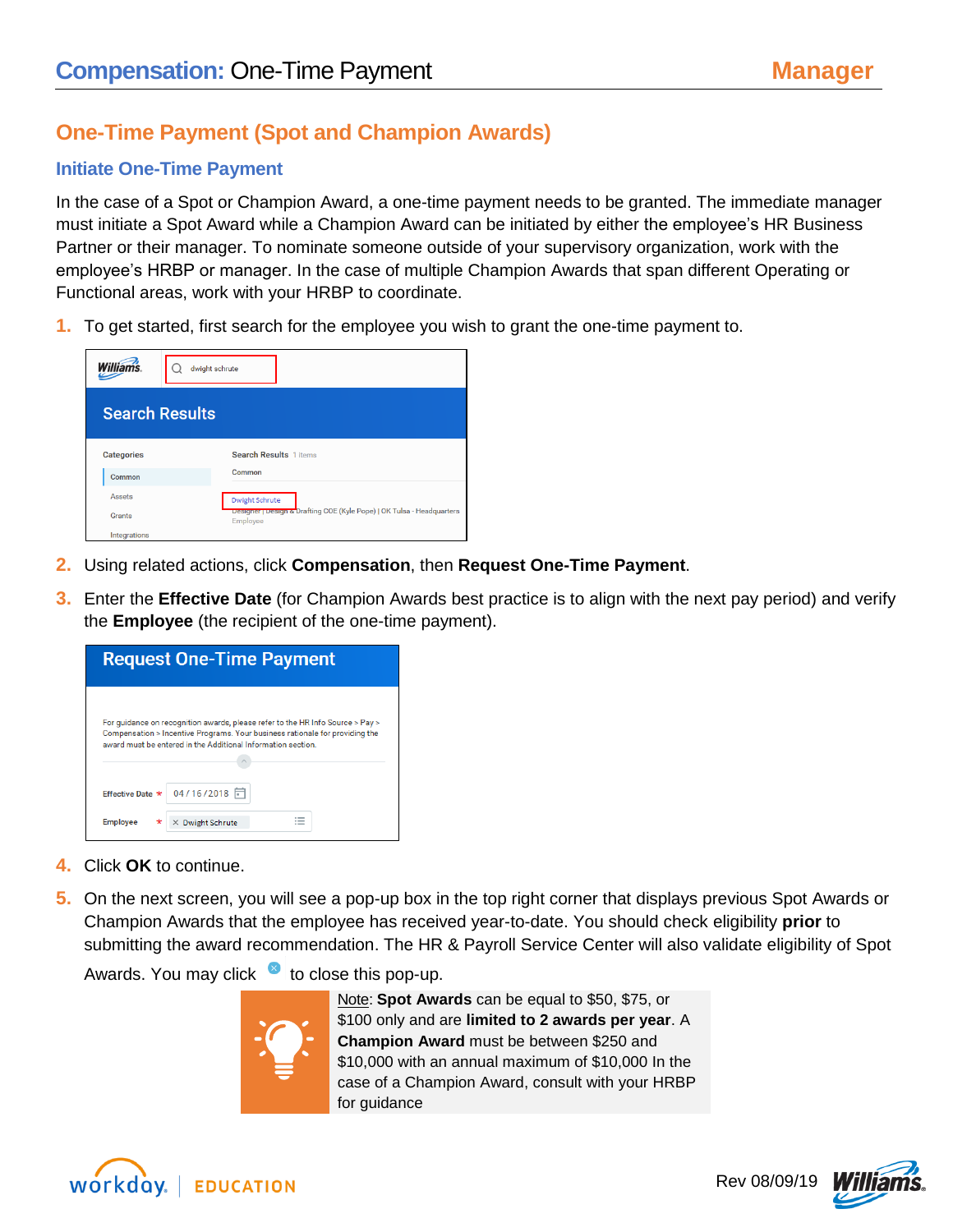**6.** Click in the **One-Time Payment Summary** to make it editable and select **One-Time Payment**>**One Time Payment** and then select **One-Time Payment > Employee Award.** You do not indicate the type (Spot or Champion) or the amount here.

| <b>One-Time Payment Summary</b>                                               | <b>One-Time Payment Summary</b>                                                                                                                                     |
|-------------------------------------------------------------------------------|---------------------------------------------------------------------------------------------------------------------------------------------------------------------|
| Summary<br>One-Time Payment > Award<br>One-Time Payment > One Time<br>Payment | ← One-Time Payment > One Tim<br>One Time Payment ><br><b>Employee Award</b><br>One Time Payment > Other<br>Cash<br>One Time Payment > Other -<br><b>HR Use Only</b> |
| 洼<br>search<br><b>Total Amount Requested</b><br>0.00 USD                      | ≡<br>search<br><b>Total Amount Requested</b><br>$0.00$ USD                                                                                                          |

- **7.** Click  $\leq$  to save your response.
- **8.** Under **One-Time Payment**, click **Add**.

| <b>One-Time Payment</b> |  |  |  |  |
|-------------------------|--|--|--|--|
| Add                     |  |  |  |  |

**9.** Note that Workday will load the **Current Organizational Assignments**. Verify that these are accurate before proceeding.



- **10.**Select the **One-Time Payment Plan** by clicking the drop-down, opening **All Plans**, and selecting the appropriate plan.
- **11.**Select the **Scheduled Payment Date** and enter the **Amount**. The appropriate **Currency** and the checkbox for **Send to Payroll** default.





Note: **Spot Awards** can be equal to \$50, \$75, or \$100 only and are **limited to 2 awards per year**. A **Champion Award** must be between \$250 and \$10,000 with an annual maximum of \$10,000 In the case of a Champion Award, consult with your HRBP for guidance



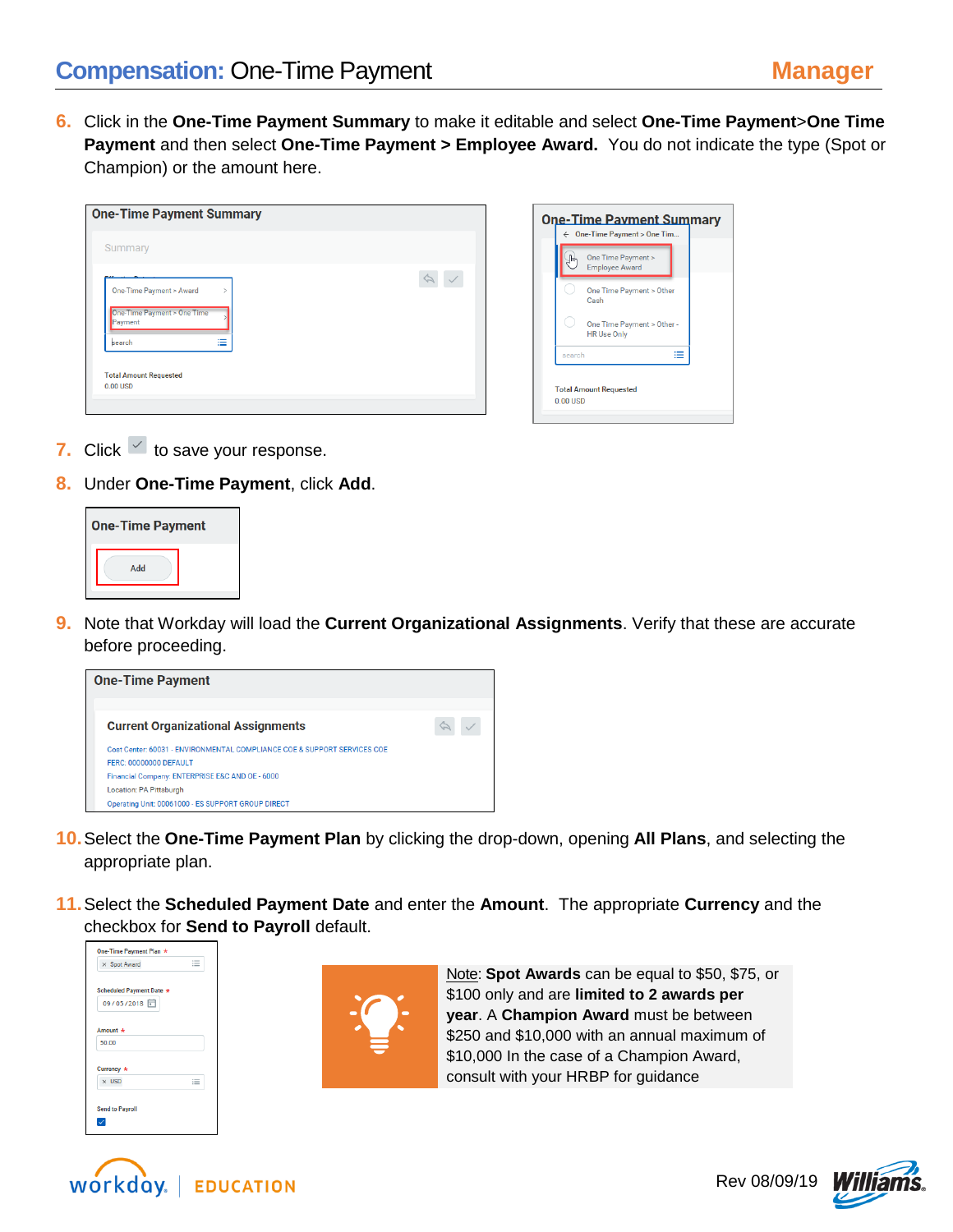### **Champion Awards**

**12.**In the **Additional Information** field, provide the business rationale for the award. Although there is no asterisk, **this is a required field**. You will receive an error if you do not complete the **Additional Information** field.



**13.For Champion Awards only:** If available and/or required, add supporting documentation using the **Attachments** field. Do not add an attachment to Spot Award requests.



- **14.**Click **Submit**, then **Done** to submit the one-time payment for approval. Champion Awards will be approved by the appropriate HRBP, Compensation Partner, HRBP Director, and Management Chain up to the EOT per the DOA.
- **15.**For a **Champion Award** there is **one important additional step.** Once approved, Workday will generate a letter confirming the Champion Award. Managers will receive a notification of the letter first, alerting them to inform the employee of their upcoming award.
	- Your acknowledgment that you have informed the employee will prompt Payroll to process the award. You will find this step in your Workday **Inbox**.
	- Your employee will receive a letter confirming the amount and date of payment. Managers can still create a certificate outside of Workday using a form provided by their HRBP.
	- [HRBPs can find the certificate using the following path: HR Department Toolkit > Compensation > Champion Awards Certificate]

### **Spot Awards**

- **16.**In the case of a **Spot Award**, no additional approvals are necessary—the award information will be sent immediately to payroll to coordinate the award with our vendor after validation that the employee has not reached their year-to-date maximum.
	- The HR & Payroll Service Center will validate eligibility of Spot Awards and will approve or send the award back if the employee has reached their maximum award amount for the calendar year. The HR and Payroll Service Center will confirm with the leader via a notification in Workday that award has been submitted and when the employee should expect the award. Managers should communicate to employees that they have been recognized with a Spot Award.